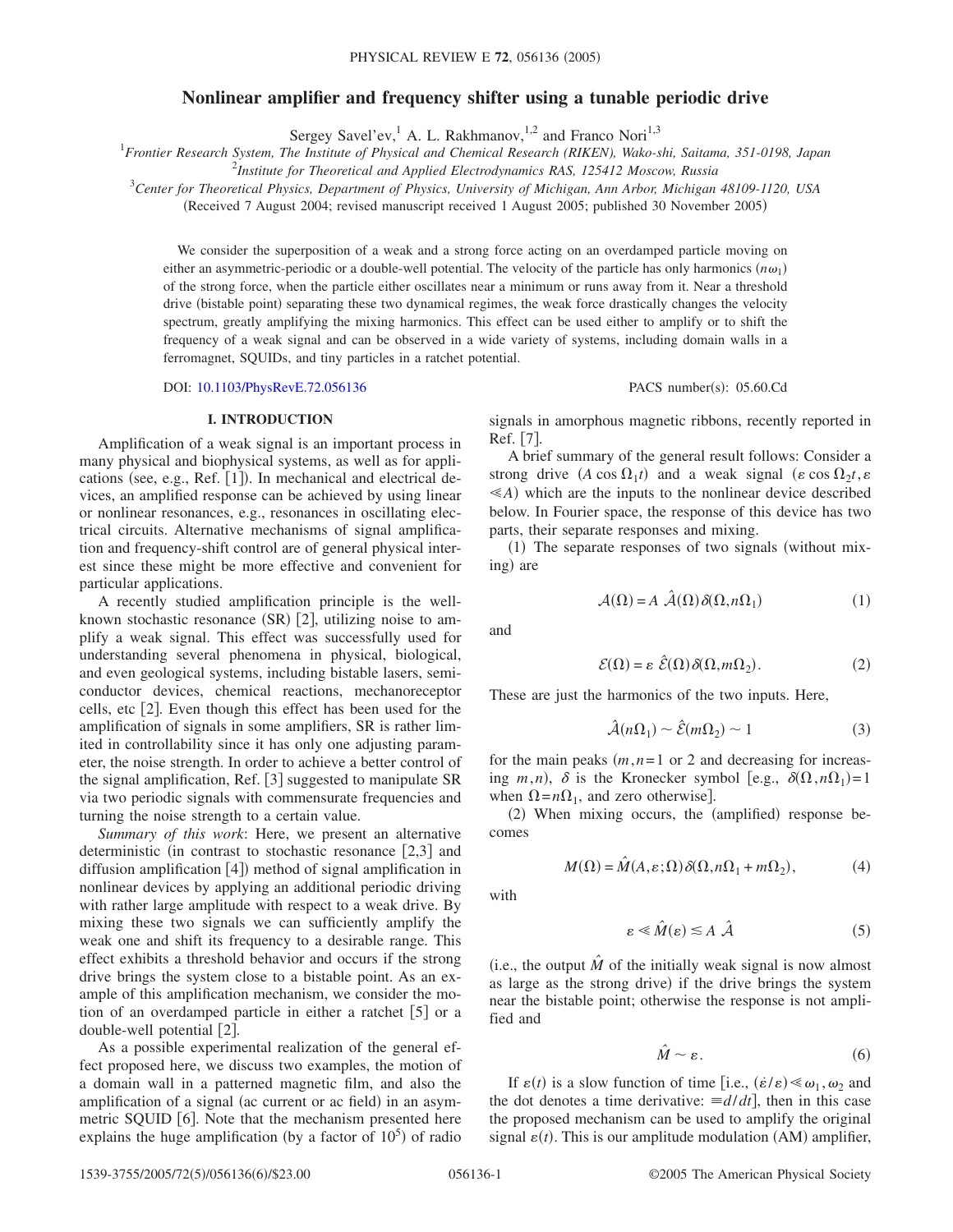$$
M[\varepsilon(t)] \ge \varepsilon(t). \tag{7}
$$

This mechanism can also be used to shift the spectral weight of the output to a desired range, including very low frequencies (compared to  $\Omega_1, \Omega_2$ ). This can act like a frequency modulator (FM) or frequency shifter. Thus, we found a quite nontrivial effect of signal amplification in Fourier space, though there is no obvious signal amplification in the time domain.

This paper is organized as follows: the model used is described in Sec. II; the amplification of a weak signal, as well as the influence of noise, are discussed in Sec. III; and Sec. IV describes several examples of physical systems where the predicted phenomenon can be observed.

# **II. MODEL**

Just as an illustrative example, let us consider the motion of an overdamped particle described by a coordinate *x* in a nonlinear potential well  $U(x)$ . The motion of this particle is driven by an external periodic driving force  $A \cos \Omega_1 t$  and a weak periodic signal  $\varepsilon \cos \Omega_2 t (\varepsilon \ll A)$ . Using dimensionless variables  $y=x/x_0$  and  $\tau=t/t_0$  the corresponding dynamic equation reads

$$
\dot{y} = -\frac{\partial u}{\partial y} + a\cos\omega_1 \tau + \epsilon\cos\omega_2 \tau,
$$
 (8)

where

$$
u = U/U_0, \quad a = Ax_0/U_0,
$$
  

$$
\epsilon = \varepsilon x_0/U_0, \quad \omega_{1,2} = \Omega_{1,2}t_0.
$$
 (9)

Here,  $U_0$  and  $x_0$  are the characteristic potential well height and spatial scale, and the characteristic time is chosen as  $t_0 = x_0^2 \beta / U_0$ ;  $\beta$  is a damping parameter. We perform a simulation of Eq. (8) for two cases, the ratchet-type potential shown in Fig. 1(a), and a double-well potential, Fig. 1(b). We numerically obtain the particle coordinate  $y(\tau)$  and the velocity  $\dot{y}(\tau)$  and then calculate the Fourier transform,  $\dot{y}(\omega)$ , of  $\dot{y}(\tau)$ . Note that the output,  $\dot{y}(\omega)$ , can be directly measured in experiments; for instance, by measuring the voltage through a SQUID (using a lock-in amplifier).

#### **III. AMPLIFICATION OF WEAK SIGNAL**

#### **A. Amplification at zero noise**

We start our discussion by considering a ratchet potential [5]. Physical implementations of ratchet devices appear in Ref.  $[8]$ . When slowly increasing the amplitude of the ac driving force, we observe that the confined motion of the particle near a potential minimum is eventually changed to a directed (rectified) motion. When the driving force sufficiently exceeds a rectification threshold, called here bistable point, the typical Fourier transform  $\dot{y}(\omega)$  [Fig. 2(a)] exhibits a set of peaks corresponding to the driving frequency  $\omega_1$  and its harmonics  $n\omega_1$ , where *n* is an integer. Harmonics,  $n \neq 1$ , occur due to the nonlinearity of the potential. The output  $\dot{y}(\omega)$  is practically independent of the presence or absence of



FIG. 1. Spatially asymmetric ratchet (a) and double-well (b) potentials used here to obtain the amplification of a weak signal. A particle moving in these potentials exhibits bistable dynamics, needed for the signal amplification studied here.

a small additional force  $\epsilon \cos \omega_2 \tau$ , this signal is too weak to affect the motion of the particle.

The picture drastically changes within a narrow window of driving amplitudes and frequencies near the rectification threshold, from the nonamplified response shown, e.g., by the arrow in Fig. 2(a) to the amplified output  $\hat{M}$  in Figs. 2(b) and  $2(c)$ . Thus, near the bistable point, many additional peaks in  $\dot{y}(\omega)$  appear. The additional peaks correspond to the combinations  $n\omega_1+m\omega_2$ , where  $n,m$  are integers (either negative or positive). The heights of the peaks slowly decrease with increasing *n*,*m* and for the first several peaks are of the order of the main peak, corresponding to  $\omega_1$ .

In strong contrast to the mixing signal reported in Refs. [9,10] and the two-signal SR [3], both of which only occur for commensurate  $\omega_1$  and  $\omega_2$  and are controlled by the relative phases of two applied signals, this amplification discussed here) of the weak signal occurs for both commensurate and incommensurate drives. Also, the spectrum  $\dot{y}(\omega)$ studied here exhibits different properties for commensurate  $(\omega_1 / \omega_2 = p/q)$  and incommensurate  $(\omega_1 / \omega_2 \neq p/q)$  input frequencies with integer  $p$  and  $q$  [Figs. 2(b) and 2(c)]. Namely, a series of well separated peaks with relatively large amplitudes appear for commensurate frequencies, otherwise a dense set of smaller peaks occurs in addition to the large peaks in *M*.

This unusual amplification

$$
\hat{M}(a,\epsilon) \sim a \hat{\mathcal{A}} \tag{10}
$$

is observed within a few percent of the driving amplitude *a* or frequency  $\omega_1$ . Note that such a tuning of the input amplitude *a* and frequency  $\omega_1$  can be easily achieved in experiments.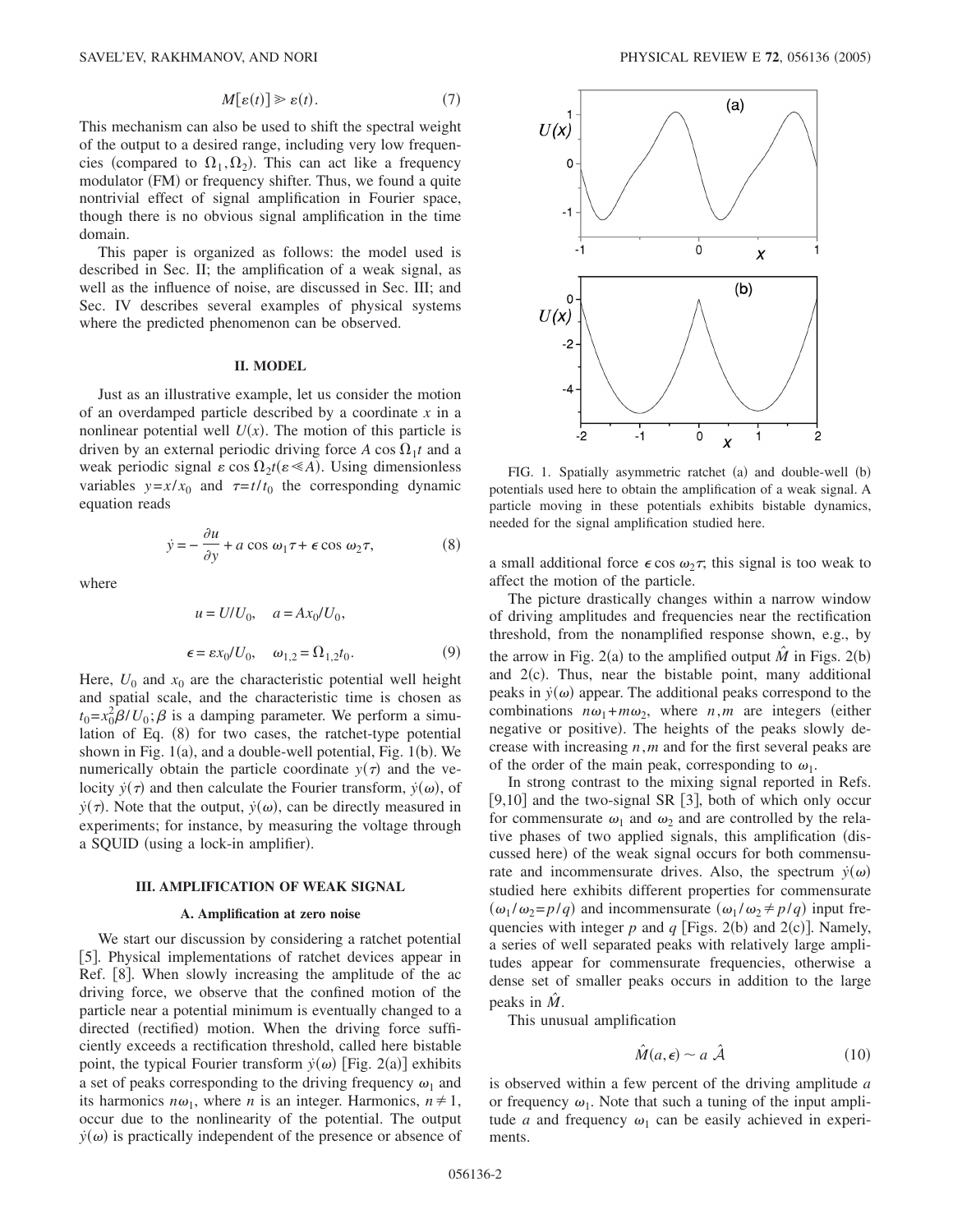

FIG. 2. (Color online) (a) The Fourier spectrum of the velocity of a particle in a ratchet potential, shown in Fig.  $1(a)$ , for the driving amplitude  $a=7$ , which is away from the bistable point, the response is given by the strong drive and its harmonics (the weak signal plays no role here). (b) Same as in (a) but with  $a=6.72$  (which is close to a bistable point between confined and running solutions) and frequency  $\omega_1=2\pi$ . The weak signal amplitude is chosen to be  $\epsilon$ =0.03 and  $\omega_2$ = $\sqrt{5}\omega_1$ . It is remarkable that even though the weak signal is  $\leq 0.5\%$  of the strong force, the produced harmonic amplitudes are of the same order as the main drive. (c) Same as in (a) for commensurate frequencies,  $\omega_2 = (9/5)\omega_1 = 2.25\omega_1$  and  $a = 6.72$ , i.e., close to the bistable point. Even though the weak signal frequency  $\omega_2 = (9/4)\omega_1$  is close to the incommensurate frequency in (b), the dense set of weak peaks disappears for the commensurate case (c). The labels ("Incommensurate") "Commensurate" in the figures refer to the (in)commensurate ratio  $\omega_2 / \omega_1$ . The incommensurate case has fractal spectral structure.

It is important to stress that the effect discussed here is not related to the spatial asymmetry of the ratchet potential. Indeed, the same effect is revealed for the symmetric doublewell potential in Fig. 3. A set of high amplitude harmonics  $n\omega_1 + m\omega_2$ , for commensurate and incommensurate frequencies, emerges only near the threshold values of *a* and  $\omega_1$ when the particle starts to overcome the potential barrier and moves back and forth from one minimum to another. Thus, the amplification occurs near the bistable point similar to the studied above case of a particle moving in a ratchet potential. Nevertheless, the motion of the particle is different for double-well and ratchet potentials. For the former case the particle is trapped within a potential minimum at weak driving and quasiperiodically oscillates [see Fig. 4(b)] between two minima near the bistable point when the discussed amplification occurs. For the motion on a ratchet potential, the particle is localized near a minima for weak forces and starts to travel in a natural ratchet direction jumping  $[Fig. 4(a)]$ 



FIG. 3. The Fourier spectrum of the velocity of a particle in a double-well potential [shown in Fig. 1(b)] with frequencies as in Fig. 2(b) and  $a=11.8$ ,  $\epsilon=0.4$ . In order to achieve amplification of a weak signal, the driving amplitude *a* is chosen to be close to the bistable point [located between the regions (i) where the particle motion is confined within one well, and (ii) where the motion occurs between the wells].

from time to time from one minimum to the next one, resulting in a net particle current.

The harmonic amplitudes

$$
\hat{M}_{n,m} \equiv \hat{M}(n\omega_1 + m\omega_2) \tag{11}
$$

of the response of the particle depend on the weak signal amplitude  $\epsilon$ . As an illustration, the dependence of the amplitude



FIG. 4. The motion of the particle, on the ratchet potential [Fig.  $1(a)$ ] and the double-well potential [Fig.  $1(b)$ ], is shown in (a) and (b), respectively, for the parameters used in Fig. 2(b) and Fig. 3. The running solution  $y(\tau)$  for the particle on the ratchet produces a net transport (shown by the arrow). The particle in the double-well potential jumps in (b) between two potential wells.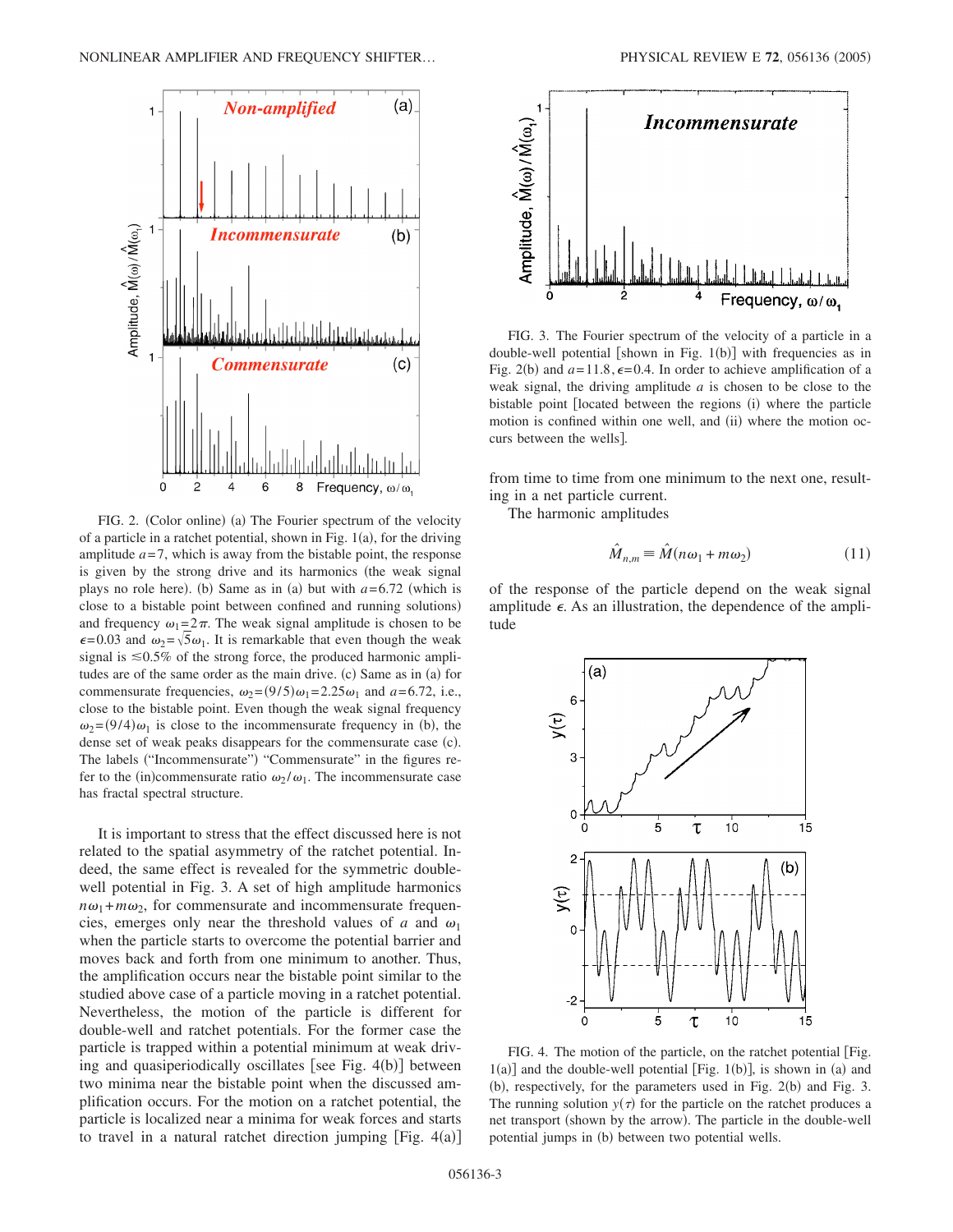

FIG. 5. Amplified harmonic  $\hat{M}_{3,-1}(\epsilon) = \hat{M}(3\omega_1 - \omega_2)$  of the response  $\hat{M}(\omega)$  versus the amplitude  $\epsilon$  of a weak input signal for  $a=6.72$  (near bistable point),  $\omega_1=\omega_2/\sqrt{5}=2\pi$ , for the ratchet potential shown in Fig. 1(a). Circles correspond to numerical results and the solid line is a fit using our derived result  $\hat{M}_{n,m}(\epsilon) = \alpha \arccos[(a_c - a)/\epsilon]$ , here with  $a - a_c = 0.025$  and  $\alpha = 0.36$ . The region for the effective amplification of the weak signal is located between the two dashed lines.

$$
\hat{M}_{3,-1} = \hat{M}(3\omega_1 - \omega_2) \tag{12}
$$

on  $\epsilon$  is shown in Fig. 5 for the ratchet potential [Fig. 1(a)]. The dependence is strongly nonlinear, first,  $\hat{M}_{3,-1}(\epsilon)$  slightly grows for small  $\epsilon$ ; then it sharply increases and finally it saturates. In general we can tune the output signal amplitude by changing either the height of the potential well or both the amplitude *a* and the frequency  $\omega_1$  of the driving force. In principle, under an appropriate choice of *a* and  $\omega_1$  the amplification factor  $\hat{M}(\epsilon)/\epsilon$  [i.e., the ratio of the amplified harmonic  $\hat{M}(\epsilon)$  to the amplitude  $\epsilon$  of the weak signal] could be as large as  $\sim a/\epsilon \geq 1$ .

## **B. Analytical approach**

The physical nature of this deterministic amplification mechanism has some common features with stochastic resonance. At low driving amplitudes the particle moves near one of the potential well minima. With increasing *a*, it approaches the potential maximum. If the weak signal amplitude is sufficient to assist the particle to overcome the barrier, then a series of additional harmonics arises in the Fourier spectrum  $\dot{y}(\omega)$ . Note that we have observed the same effect if the driving amplitude slightly exceeds the critical value  $a_c(\omega_1)$ . Thus, the criterion of amplification at a fixed driving frequency  $\omega_1$  is

$$
\epsilon \leq |a_c(\omega_1) - a|,\tag{13}
$$

where  $a_c(\omega_1)$  is the driving amplitude necessary to overcome the barrier. If the driving force is significantly higher than the threshold value, the particle regularly passes over the potential barrier and the effect of the weak signal becomes negligible.

If the frequencies  $\omega_{1,2}$  are commensurate,  $\omega_1 / \omega_2 = p/q$ , then the sum of the strong and weak forces has a common

period  $T=2\pi p/\omega_1=2\pi q/\omega_2$ . The peaks of the spectra  $\dot{y}(\omega)$ shown in Fig. 2(c) correspond to such common period. If the frequencies are incommensurate, the sum of the strong and the weak input forces is not a periodic function and the output has a dense set of harmonics (corresponding to quasiperiodic motion). The highest harmonic is one of the closest combinations  $n\omega_1 + m\omega_2$  to  $\omega_1$ .

Now we can better understand the dependence of the harmonic  $\hat{M}_{nm}$  on the weak input signal amplitude, Fig. 5. At low drive, this amplitude corresponds to the nonamplified output. If  $a$  approaches  $a_c$ , the weak input signal causes particle jumps over the barrier, and the number of such jumps increases with the amplitude  $\epsilon$  and  $\hat{M}_{n,m}(\epsilon)$  grows sharply. The number of these induced transitions saturates at higher  $\epsilon$ , resulting in the saturation of the curve  $\hat{M}_{n,m}(\epsilon)$ . For low values of  $\omega_1$  and  $\omega_2$ , the weak signal  $\epsilon \cos \omega_2 t$  does not vary significantly when the particle is in a narrow region near the unstable point. Thus, the particle overcomes a barrier, at  $\tau = \tau_i$ , if  $\epsilon \cos \omega_2 \tau_i$  is larger than  $|a_c(\omega_1) - a|$ . Following Ref. [9], we assume that the times  $\tau_i$  are distributed uniformly and the harmonic amplitude is proportional to the number of transitions over the barrier stimulated by the weak input signal. In this case we obtain the estimate

$$
\hat{M}_{n,m}(\epsilon) \propto \arccos[(a_c - a)/\epsilon]. \tag{14}
$$

This dependence is reasonably close to the numerical results (Fig. 5). Our analysis shows that the threshold amplitude  $a_c$ increases with  $\omega_1$ . Therefore, the amplification is suppressed at high frequencies,  $\omega_1 \geq 1$ , since the pumping energy becomes much higher than the potential barrier.

## **C. Gradual suppression of signal amplification by noise**

The problem of noise is of importance for us since the nonlinear devices discussed here can also amplify undesirable noise. We simulate the effect of white noise on the amplification of the weak signal. Thus now we add a random force  $\xi(\tau)$  to Eq. (8); with vanishing mean value  $\langle \xi(\tau) \rangle = 0$ and correlation function  $\langle \xi(\tau) \xi(0) \rangle = \kappa \delta(\tau)$ . If the noise is realized by coupling to a heat bath with temperature *T* then, in our dimensionless variables, the strength of the noise is  $\kappa = 2k_BT/U_0$ . Numerical results for the ratchet potential are shown in Fig. 6 for different values of  $\kappa$ . Of course, relatively large noise eliminates the amplification effect. For lower  $\kappa$ , some fingerprints of the signal harmonics with highest amplitude could be resolved, Fig. 6(a). When decreasing the noise strength, more and more harmonics become visible, Fig.  $6(b)$ . As seen from Eq. (8), the contribution  $\delta \dot{y}$  of the weak signal to the particle velocity is of the order of  $\epsilon$ , while the mean square of the contribution of the noise to  $\dot{y}$  is evidently given by  $\kappa$ . Thus, a weak signal will be amplified if  $\epsilon \geq \sqrt{\kappa}$ , or in other words, if the weak signal energy  $\epsilon^2$  is higher than  $k_BT$ .

# **IV. TWO CANDIDATE PHYSICAL SYSTEMS TO OBSERVE SIGNAL AMPLIFICATION**

As concrete examples of physical realizations of this proposed amplification process, we discuss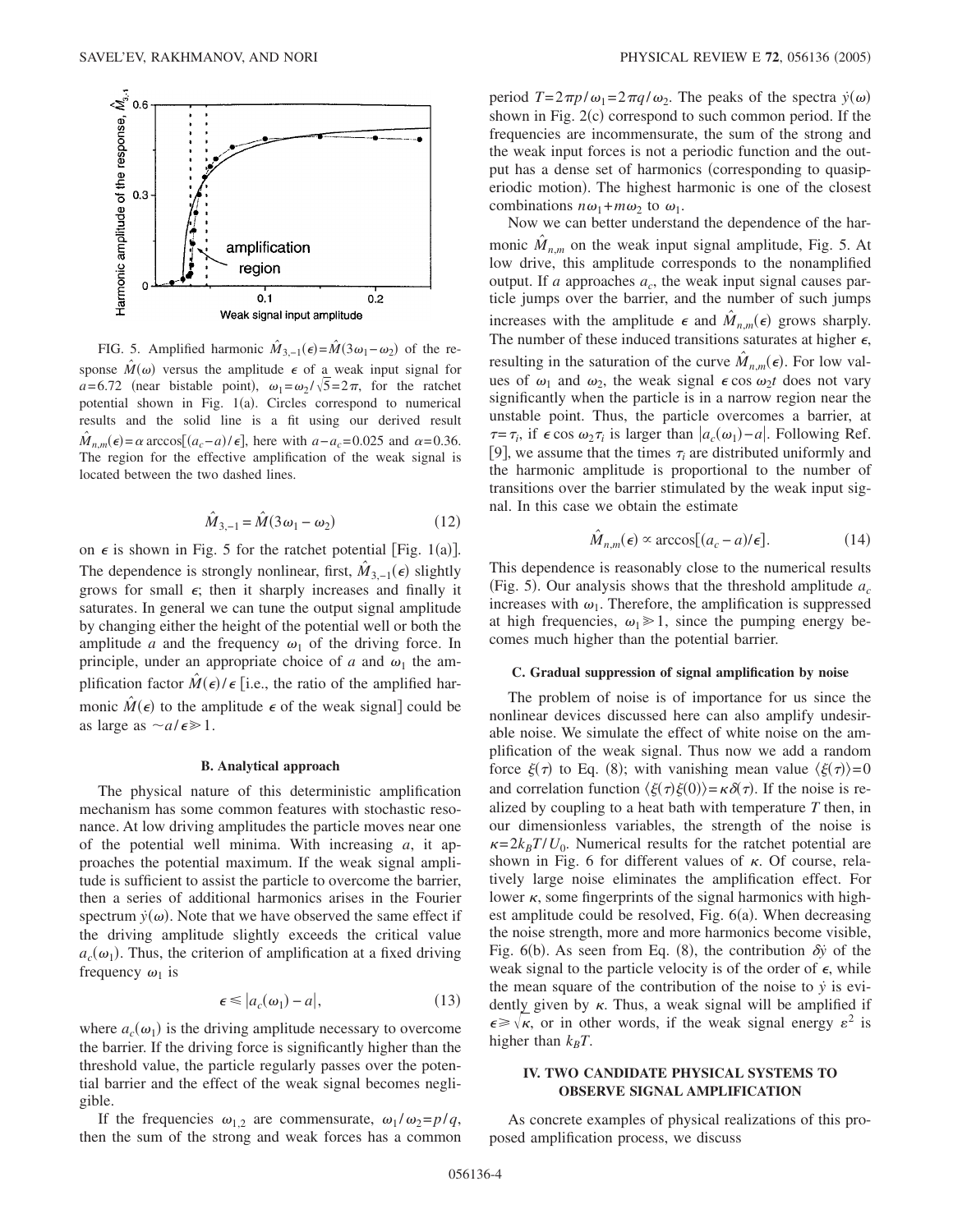

FIG. 6. (Color online) Gradual suppression of the amplified signal (particle velocity) by white noise for the ratchet potential shown in Fig. 1(a). Here,  $a=6.72$ ,  $\omega_1 = \omega_2 / \sqrt{5} = 2\pi$ , and  $\epsilon=0.06$ . For noise intensity  $\kappa = 10^{-3}$  [panel (a)], a weak trace of the input weak signal is barely visible (marked by red vertical arrows); for  $\kappa = 10^{-4}$  [panel (b)] the amplified peaks are well resolved.

(1) a voltage signal in an asymmetric SQUID [Fig.  $7(a)$ ] with three junctions, and

(2) domain wall motion in a ferromagnetic film [Fig.  $7(b)$ ].

Of course, this list is not exhaustive.

#### **A. Asymmetric SQUID**

In the overdamped limit, the equation for the total phase  $\phi$  across the asymmetric SQUID [6] with three junctions is

$$
\frac{\hbar c}{2eR}\dot{\phi} = -J_l \sin(\phi/2) - J_r \sin(\phi - \phi_{ext}) + I(t) + \xi(t),
$$
\n(15)

where  $R_l = R_r = R$  is the resistance of each junction,  $J_l$  and  $J_r$ are the critical currents, indexes *l* and *r* relate to the left and right branches of the SQUID [Fig.  $7(a)$ ]. This SQUID can be driven by a current having both strong and weak currents [Fig.  $7(a)$ ],

$$
I(t) = I_0(\sin \Omega_1 t + \epsilon \sin \Omega_2 t). \tag{16}
$$

The total voltage across the SQUID and the external magnetic flux in the ring are respectively,  $V = \Phi_0 \dot{\phi}/c$  and  $\Phi_{ext}$  $=\phi_{ext}\Phi_0$ , where  $\Phi_0$  is the flux quantum. We also assume Gaussian white noise. Using dimensionless variables, we ob- $\tan \text{Eq. (8) with } t_0 = \hbar/2eRJ_c$ ,  $a = I_0 / J_c$ ,  $J_c = J_r + J_l$ , and the dimensionless strength of the white noise is  $\kappa = 2k_B T \hbar / eRJ_c$ . Using, e.g.,  $R \sim 0.1 \Omega$ ,  $J_c \sim 100 \mu$ A, we find that the characteristic frequencies are in the 1–10 GHz range. The weak



FIG. 7. (Color online) (a) A schematic view of the asymmetric SQUID with two Josephson junctions on the left branch (both of them described by the gauge-invariant phase  $\phi_l \equiv \phi$ ) and one Josephson junction on the right branch (with phase  $\phi_r$ ). (b) 3D sketch of a triangular-patterned magnetic film, indicating the height  $l(x)$ and width *d*. The magnetic domain-wall (shown by the short vertical dashed magenta line) separates regions having different orientations of the magnetization (shown by the up and down arrows). This wall can be driven through the patterned magnetic sample by applying a time-dependent external magnetic field  $H_e(t)$ .

current will be amplified if  $\epsilon \ge \sqrt{0.05T(K)/J_c(\mu A)}$  or, at  $T \sim 1$  K, the weak input signal will be amplified if it exceeds  $\sim$ 2% of *J<sub>c</sub>*. The characteristic value of the amplified voltage peaks will be about 1  $\mu$ V. The same mechanism of amplification can be used for a weak magnetic flux through the SQUID loop. In principle, this allows to improve its sensitivity up to  $\Phi_0 \in \mathcal{L}_{0}$ . In other words, near a bistable point the sensitivity of a SQUID could be greatly enhanced, allowing it to detect very small  $(\ll \Phi_0)$  ac magnetic fluxes.

#### **B. Magnetic domain wall**

Under rather general assumptions, the motion of a domain wall in a ferromagnetic metal can be described in terms of the dynamics of an overdamped particle. Let us consider a ferromagnetic film patterned in the shape of either a periodic ratchet [Fig. 7(b)] or as a double well. The easy axis is inside the film plane and is pointed perpendicular to the *x*-axis. If the magnetic anisotropy field  $H_a$  is not very small, the magnetization vector will be parallel to the easy axis and domain walls would also be parallel to this axis. Neglecting stray magnetic fields, the energy of the film driven by the external magnetic field  $H_e(t)$  applied in the film plane and perpendicular to the  $x$  direction can be written as

$$
E(x) = EWl(x)d - 2MHe(t)d\int_0^x l(x')dx',
$$
 (17)

where  $E_W$  is the domain wall energy per unit area,  $l(x)$  is the variable film width, *d* is the film thickness, and *M* is the